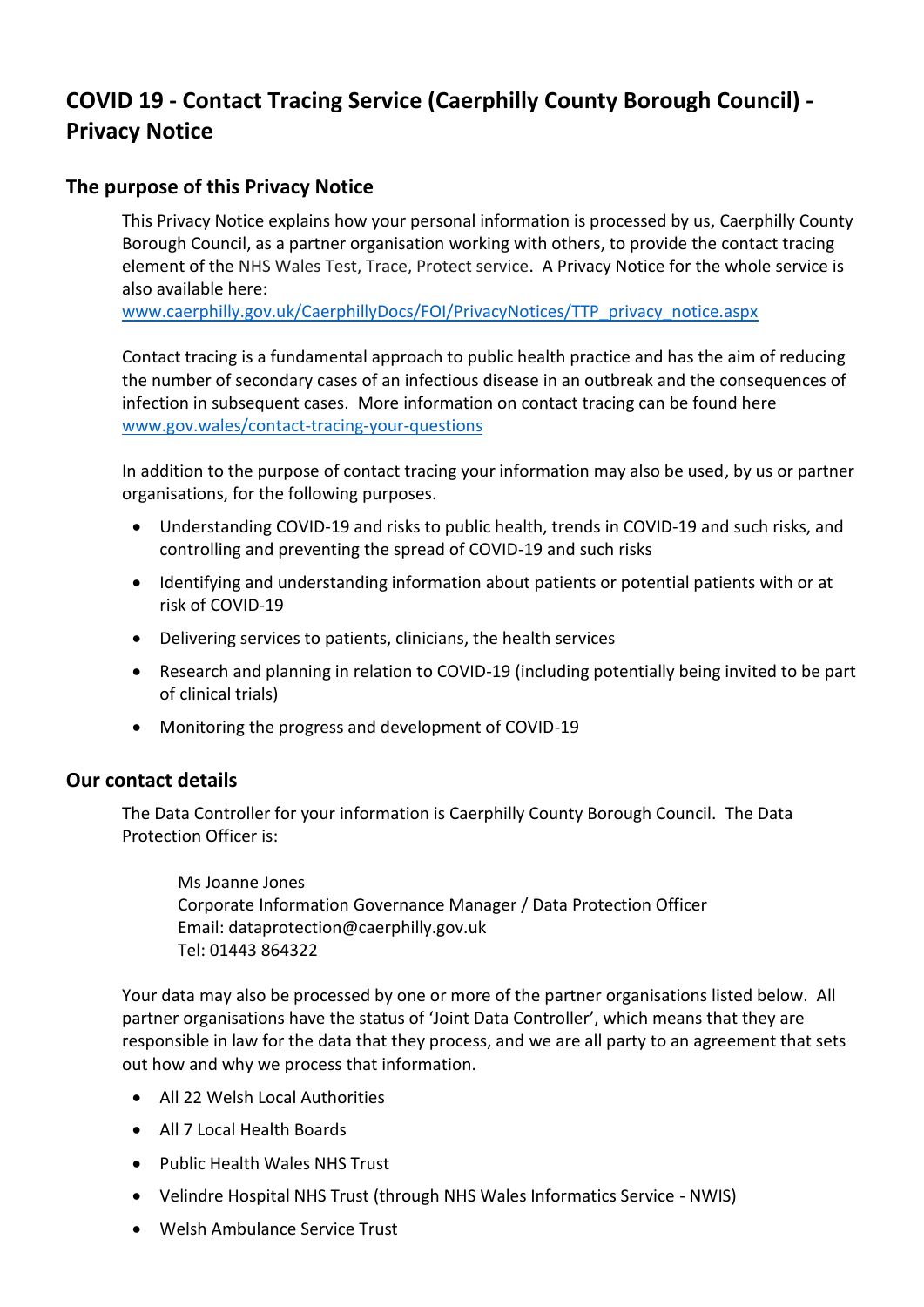You can find contact details for your Local Health Board and other Local Authorities by visiting: <https://www.wales.nhs.uk/ourservices/directory/LocalHealthBoards> <https://www.wlga.wales/welsh-local-authority-links>

Public Health Wales provides specialist support, advice and leadership at a national level supported by NWIS who provide the digital platform. If you would like further information on how Public Health Wales handles your personal data, or how they work with data processors please see their Privacy Notice by visiting:<https://phw.nhs.wales/use-of-site/privacy-notice/>

If you would like further information on how NWIS handles your personal data, or how they work with data processors please see their Privacy Notice by visiting: [https://nwis.nhs.wales/use-of](https://nwis.nhs.wales/use-of-site/privacy-policy/)[site/privacy-policy/](https://nwis.nhs.wales/use-of-site/privacy-policy/)

# **The type of personal information we collect**

If you have received a positive SARS-CoV-2 test, we may collect and process the following information about you:

- your name, date of birth, gender and NHS Number,
- disability and ethnicity data
- full address (inc. post code), telephone number and email address,
- your job title, place of work, line manager and description of your work,
- names, date of birth and contact details of those in your household together with whether they were present during your infectious period,
- names and contact details of others who you have been in contact with during your infectious period, and
- the places you have visited during your infectious period.
- any symptoms of COVID-19 that you may have and if you have hospitalised with those symptoms.

If you have been identified as potentially having been in contact with an individual who has received a positive SARS-CoV-2 test during their contagious period, we may collect and process the following information about you:

- your name, date of birth, gender and NHS Number,
- disability and ethnicity data
- full address (inc. post code), telephone number and email address,
- your job title, place of work, line manager and description of your work,
- names, date of birth and contact details of those in your household, and
- any symptoms of COVID-19 that you may have and if you have hospitalised with those symptoms.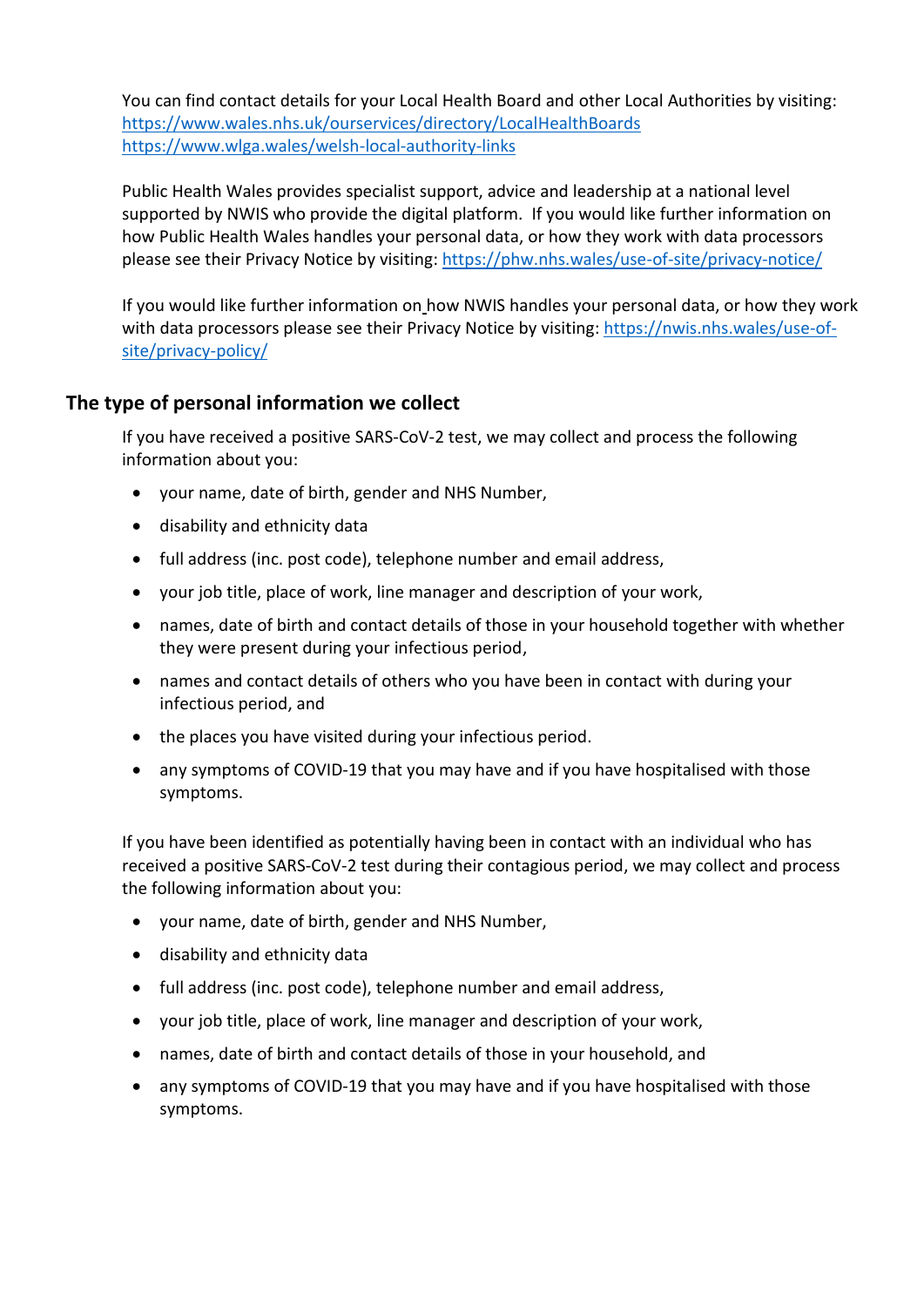# **How we get the personal information and why we have it**

Some of the personal information we process is provided to us directly by you, or your representative, for the following reasons:

• in order to operate a COVID-19 contact tracing service, including providing advice and support to those that have been in contact with an individual who has received a positive SARS-CoV-2 test, and the booking of SARS-CoV-2 tests for those displaying COVID-19 symptoms.

We also receive personal information indirectly, from the following sources in the following scenarios:

- If you have received a positive SARS-CoV-2 test; your name, date of birth, address and contact details would have been provided to us by your testing centre operated by one of the partner organisations.
- If you have been identified as having been potentially in contact with an individual who has received a positive SARS-CoV-2 test; your name, date of birth, address and contact details would have been provided to us by that individual or their representative / employer, or another organisation or individual that may hold the relevant information.

Under the General Data Protection Regulation (GDPR), the lawful bases we rely on for processing this information are:

• Article 6(e) – The processing is necessary for the performance of a task carried out in the public interest or in the exercise of official authority vesting in the controller

As extra protection is provided for certain classes of information called 'special category personal data' such as health information, an additional lawful basis must be identified in order to process these classes of information, as outlined below:

• Article 9(i) – processing is necessary for reason of public interest in the protection of public health.

Other applicable articles may include:

- Article  $9(g)$  processing is necessary for reasons of substantial public interest
- Article 9(h) processing is necessary for the purposes of preventive or occupational medicant, for the assessment of working capacity of the employee, medical diagnosis, the provision of health or social care treatment or the management of health or social care systems and services.

The processing of your data for contact tracing purposes is supported by:

- Public Health (Control of Disease) Act 1984
- The Health Service (Control of Patient Information) Regulations 2002
- Coronavirus Act 2020
- The Health Protection (Coronavirus Restrictions) (Wales) Regulations 2020